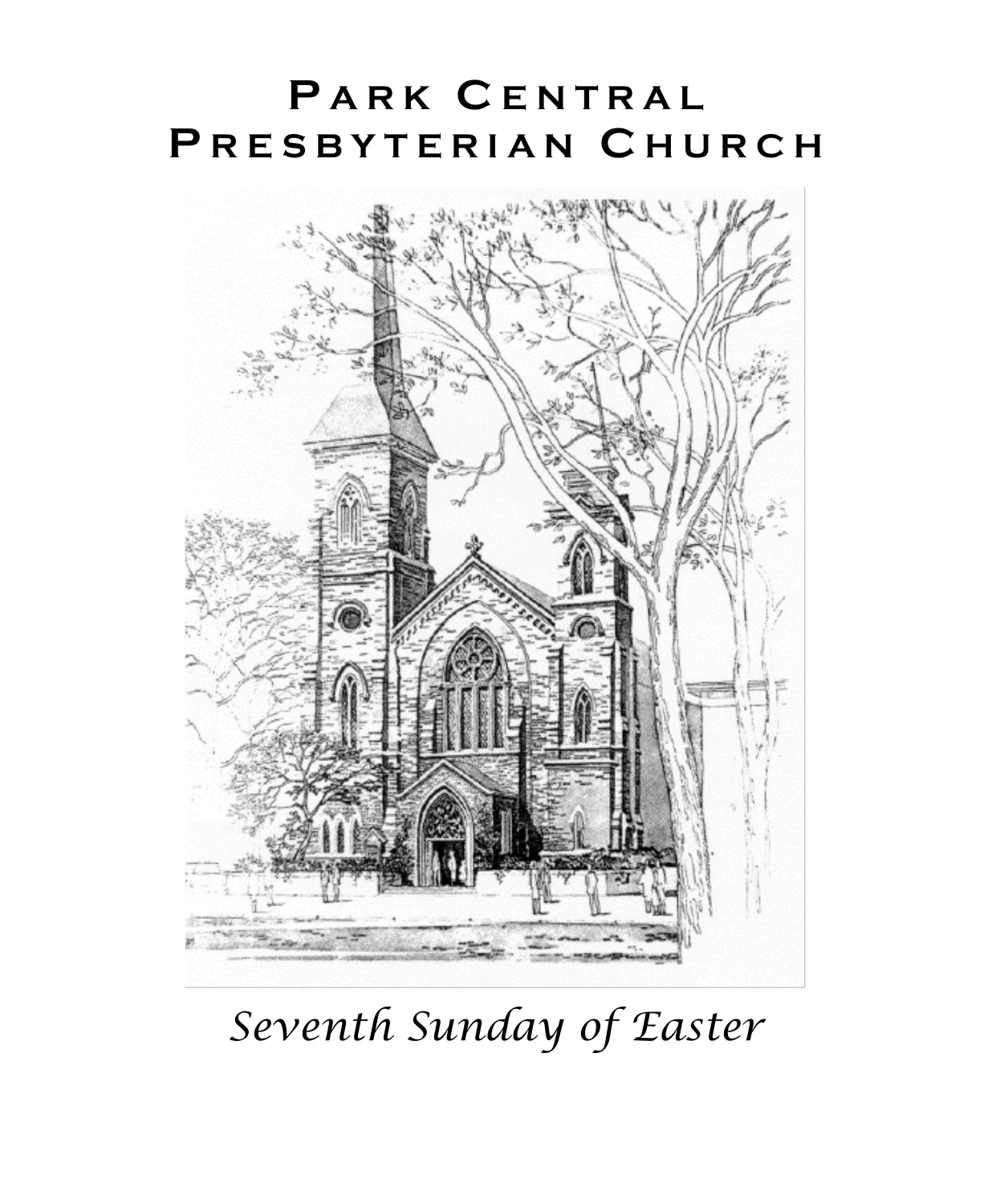#### **SEVENTH SUNDAY OF EASTER** MAY 29, 2022 10:30 AM

\_\_\_\_\_\_\_\_\_\_\_\_\_\_\_\_\_\_\_\_\_\_\_\_\_\_\_\_\_\_\_\_\_\_\_\_\_\_\_\_\_\_\_\_\_\_\_\_\_\_\_\_\_\_\_\_\_\_\_

**Chiming of the Hour**

*The ringing of the bell invites us to quiet our hearts & minds as we gather for worship.*

#### **Words of Welcome & Announcements**

*Welcome to worship at Park Central Presbyterian Church! May you experience God's grace and love within the worship service.*

*Please wear a mask and maintain social distance from other household groups.*

# **W<sup>E</sup> GATHER IN GOD'S NAME**

#### **PRELUDE**

II: Corrente

Dan Blumenthal, *violin*

## **\*CALL TO WORSHIP**

Rejoice in God **and give thanks to God's holy name!** Sing to God, all peoples of the world. **Sing praises to God most high.** Let us gather to worship our God with gratitude and joy!

**\*HYMN 274** O God of Earth and Space LEONI

**CALL TO CONFESSION**

**PRAYER OF CONFESSION Holy God, we ask for your help, your power, your Spirit so that we can amend our lives** 

*\*Please rise in body or spirit 05/29/22 pg. 2*

"Sonata 1" Michele Corrette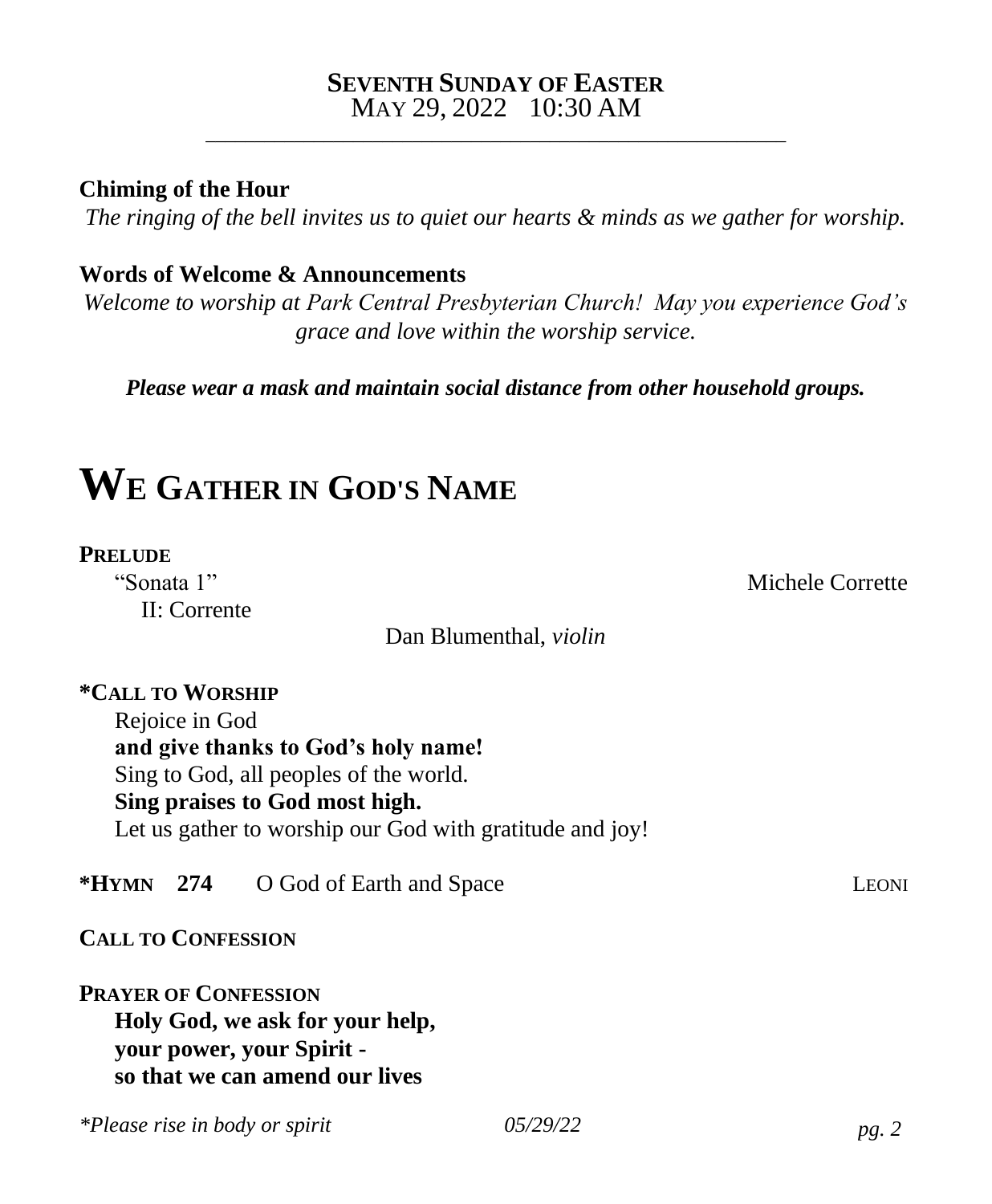**and grow more each day into the image of Christ. We confess that we often live in fear and want to keep our lives secure and under control. We are hesitant to respond to your call. We are reluctant to risk our lives by sharing in abundant life and unconditional love. Forgive us, we pray. By the power of the Holy Spirit, turn us toward a more expansive way of living. Give us the courage to change. Bless us with the energy, intelligence, imagination, and love to be your people in all we say and do. Amen.**

#### **SILENT PRAYER**

#### **ASSURANCE OF PARDON**

*Glory to the Creator, and to the Christ, and to the Spirit, One! As it was in the beginning, is now and ever shall be, world without end. Amen, amen!*

**PASSING OF THE PEACE**

**PRAYERS OF THE PEOPLE & THE LORD'S PRAYER**

**Our Father who art in heaven, hallowed be thy name. Thy kingdom come, thy will be done, on earth as it is in heaven. Give us this day our daily bread; and forgive us our debts, as we forgive our debtors; and lead us not into temptation, but deliver us from evil. For thine is the kingdom and the power and the glory, forever. Amen.**

*\*Please rise in body or spirit 05/29/22 pg. 3*

**\*GLORIA** GLORIA PATRI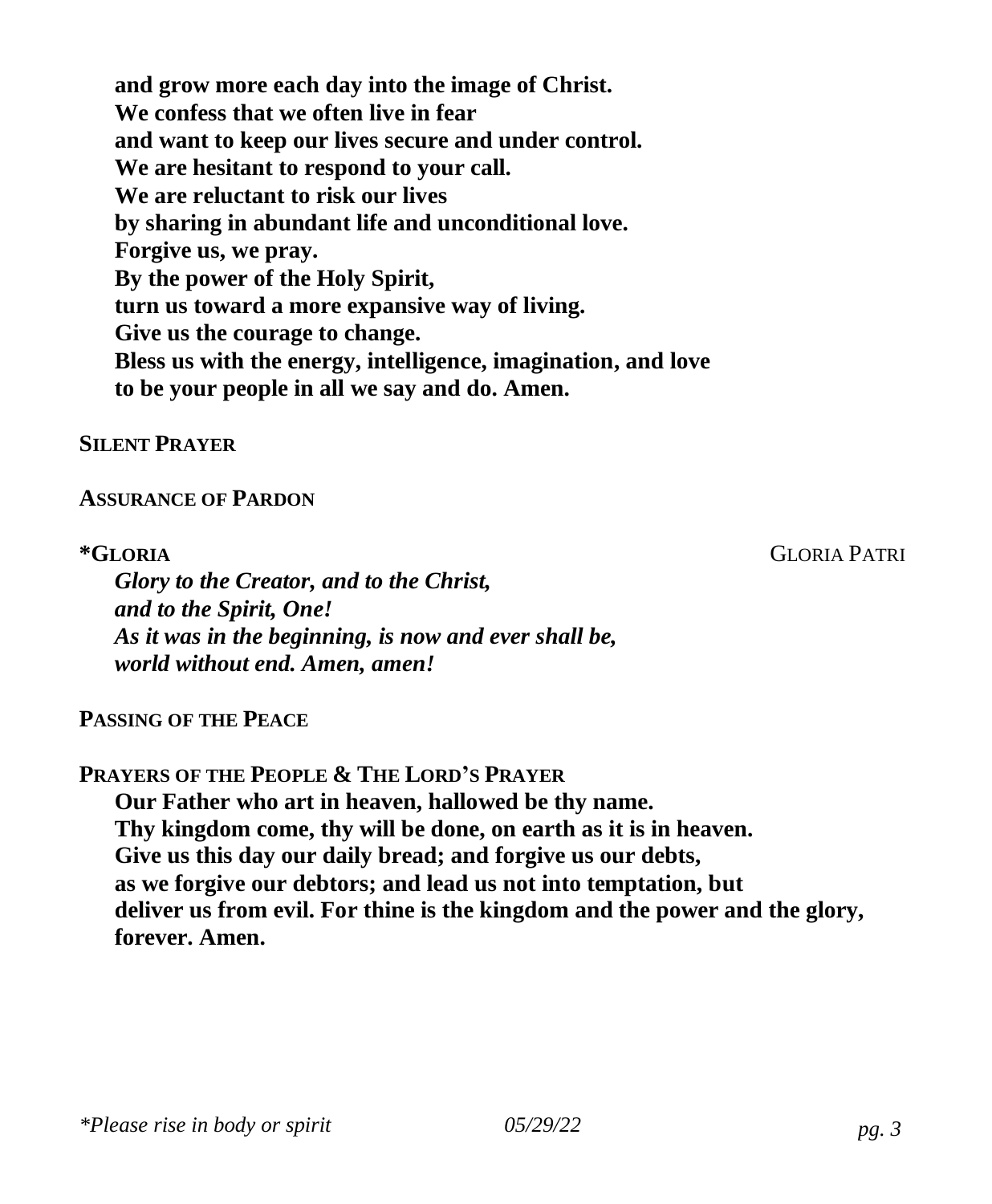# **WE LISTEN FOR GOD'SWORD**

#### **THE FIRST LESSON** Psalm 97

<sup>1</sup> God reigns! Let the earth rejoice; let the many coastlands be glad! <sup>2</sup> Clouds and thick darkness are all around God; righteousness and justice are the foundation of God's throne. <sup>3</sup> Fire goes before God and consumes God's adversaries on every side.  $4$  God's lightnings light up the world; the earth sees and trembles. <sup>5</sup> The mountains melt like wax before God, before the God of all the earth. <sup>6</sup> The heavens proclaim God's righteousness, and all the peoples behold God's glory.  $<sup>7</sup>$  All worshipers of images are put to shame,</sup> those who make their boast in worthless idols; all gods bow down before God. <sup>8</sup> Zion hears and is glad, and the towns of Judah rejoice because of your judgments, O God. <sup>9</sup> For you, O God, are most high over all the earth; you are exalted far above all gods.  $10$  God loves those who hate evil, and guards the lives of the faithful, and rescues them from the hand of the wicked. <sup>11</sup> Light dawns for the righteous and joy for the upright in heart.  $12$  Rejoice in God, O you righteous, and give thanks to God's holy name!

Leader: This is the word of God. **All: Thanks be to God.**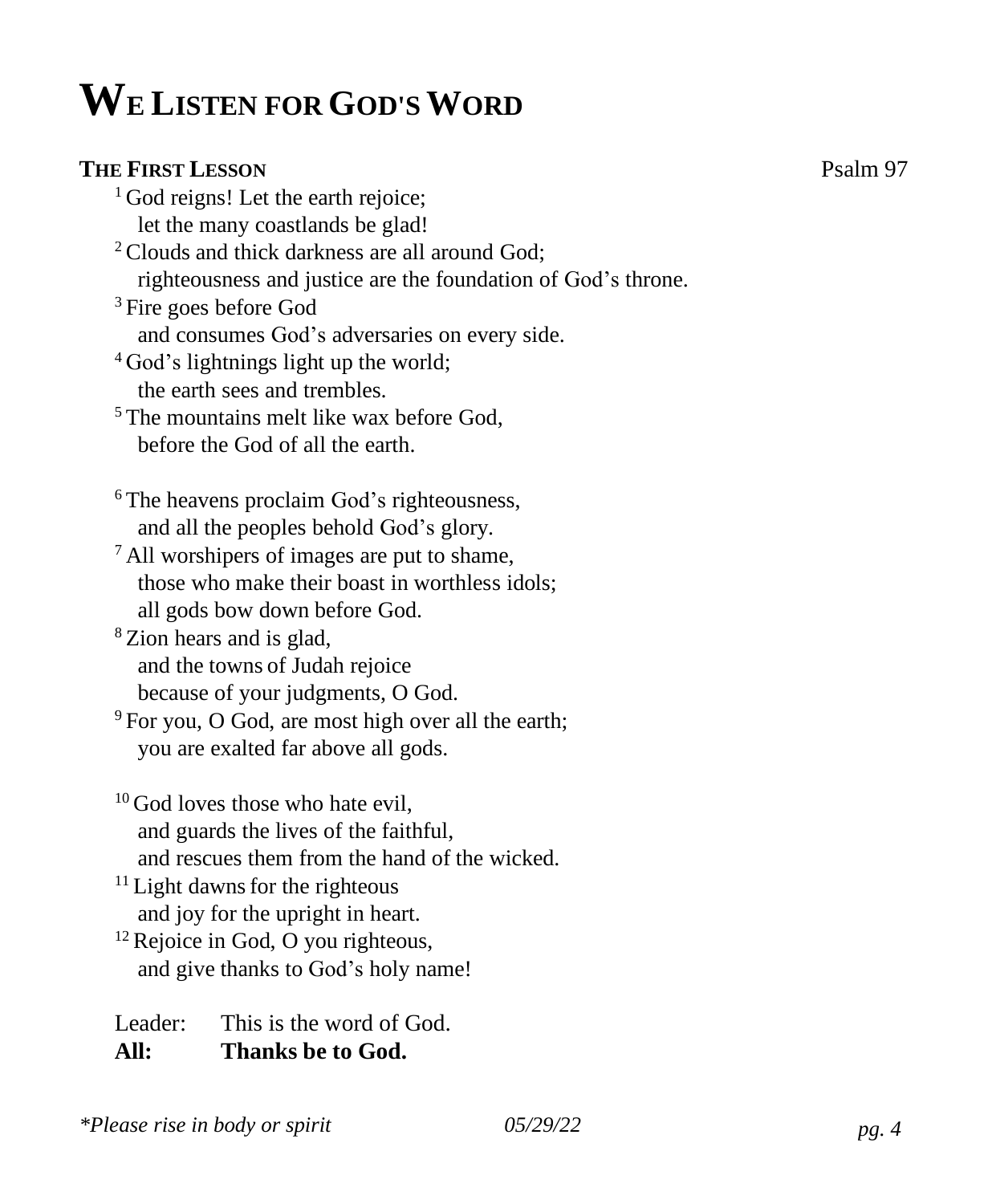#### *Refrain:*

*The heavens are telling the glory of God, And all creation is shouting for joy! Come dance in the forest, come play in the fields, And sing, sing to the glory of the Lord!*

*Sing to the sun, the bringer of day, It carries the light of the Lord in its rays; The moon and the stars who light up the way Unto Your throne.*

*The heavens are telling the glory of God, And all creation is shouting for joy! Come, dance in the forest, come, play in the fields, And sing, sing to the glory of the Lord!*

*Praise to the rain that waters our fields, And blesses our crops so all the earth yields; From death unto life her mystery revealed Springs forth in joy.*

#### *Instrumental*

*Praise for the earth, Who makes life to grow The creatures you made to let your life show; The flowers and trees that help us to know The heart of love.*

*The heavens are telling the glory of God, And all creation is shouting for joy! Come, dance in the forest, come, play in the fields, And sing, sing to the glory of the Lord! Sing, sing to the glory of the Lord!*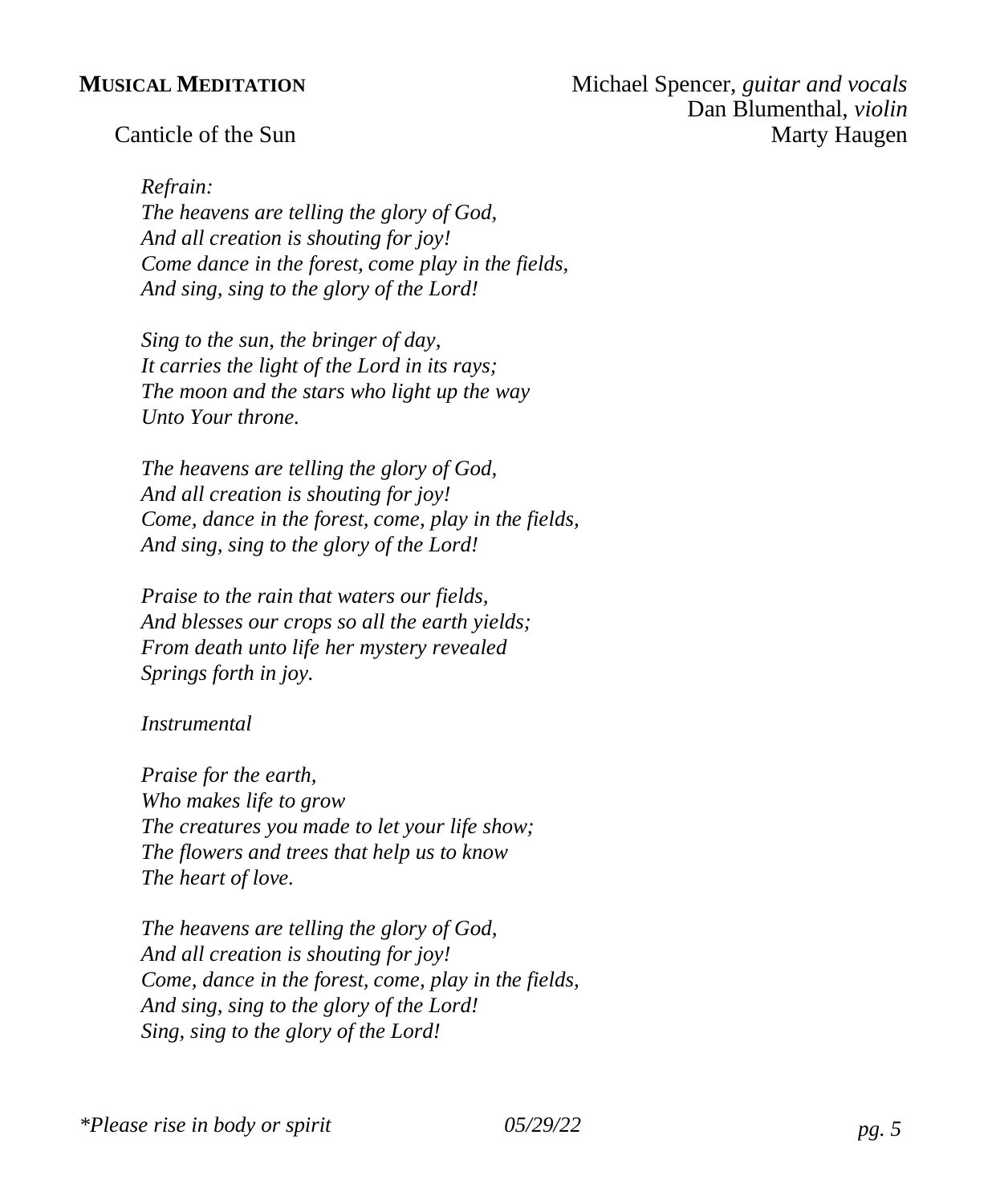#### **THE SECOND LESSON** Acts 16:16-34

<sup>16</sup> One day as we were going to the place of prayer, we met a female slave who had a spirit of divination and brought her owners a great deal of money by fortunetelling. <sup>17</sup> While she followed Paul and us, she would cry out, "These people are enslaved to the Most High God, who proclaim to you a way of salvation." <sup>18</sup> She kept doing this for many days. But Paul, very much annoyed, turned and said to the spirit, "I order you in the name of Jesus Christ to come out of her." And it came out that very hour.

 $19$  But when her owners saw that their hope of making money was gone, they seized Paul and Silas and dragged them into the marketplace before the authorities.  $20$  When they had brought them before the magistrates, they said, "These men, these Jews, are disturbing our city  $2<sup>1</sup>$  and are advocating customs that are not lawful for us, being Romans, to adopt or observe." <sup>22</sup> The crowd joined in attacking them, and the magistrates had them stripped of their clothing and ordered them to be beaten with rods. <sup>23</sup> After they had given them a severe flogging, they threw them into prison and ordered the jailer to keep them securely.  $^{24}$  Following these instructions, he put them in the innermost cell and fastened their feet in the stocks.

 $25$  About midnight Paul and Silas were praying and singing hymns to God, and the prisoners were listening to them. <sup>26</sup> Suddenly there was an earthquake so violent that the foundations of the prison were shaken, and immediately all the doors were opened and everyone's chains were unfastened.  $^{27}$  When the jailer woke up and saw the prison doors wide open, he drew his sword and was about to kill himself, since he supposed that the prisoners had escaped. <sup>28</sup> But Paul shouted in a loud voice, "Do not harm yourself, for we are all here." <sup>29</sup> The jailer called for lights, and rushing in, he fell down trembling before Paul and Silas. <sup>30</sup> Then he brought them outside and said, "Sirs, what must I do to be saved?" <sup>31</sup> They answered, "Believe in Jesus Christ, and you will be saved, you and your household." <sup>32</sup> They spoke the word of Godto him and to all who were in his house.<sup>33</sup> At the same hour of the night the jailer took them and washed their wounds; then he and his entire family were baptized without delay. <sup>34</sup> He brought them up into the house and set food before them, and he and his entire household rejoiced that he had become a believer in God.

Leader: This is the word of God. **All: Thanks be to God**.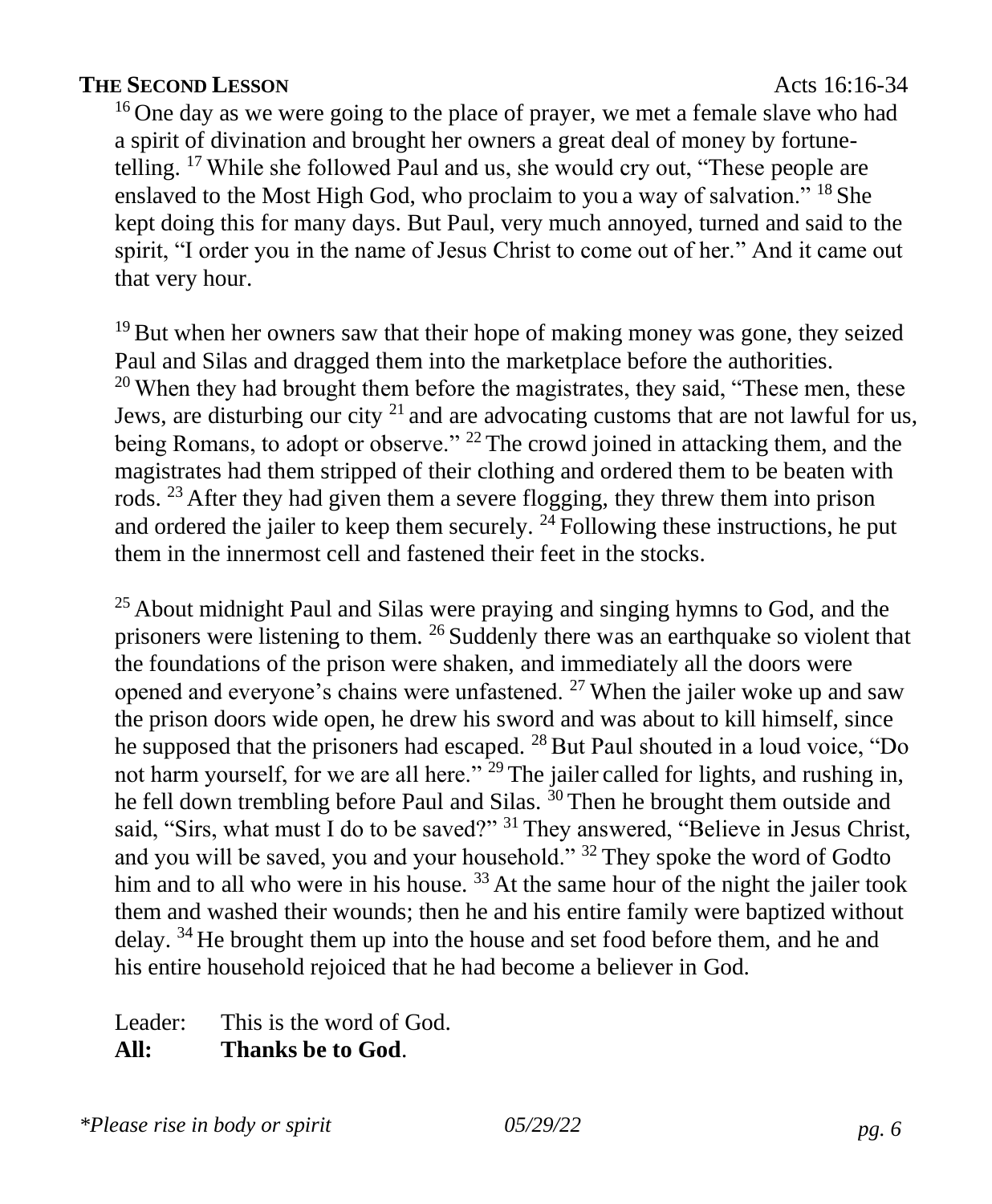# **WE RESPOND TO GOD'S WORD**

#### **DEDICATION OF GIFTS**

*You may place donations to the church in the offering plate as you exit. You may also send in a check or click Donate on the church website.*

#### **PRAYER OF DEDICATION**

**\*HYMN 430** Come Sing, O Church, In Joy! DARWALL'S 148TH

**\*BENEDICTION**

# **POSTLUDE**<br>"Go Therefore"

Robert F. Smith